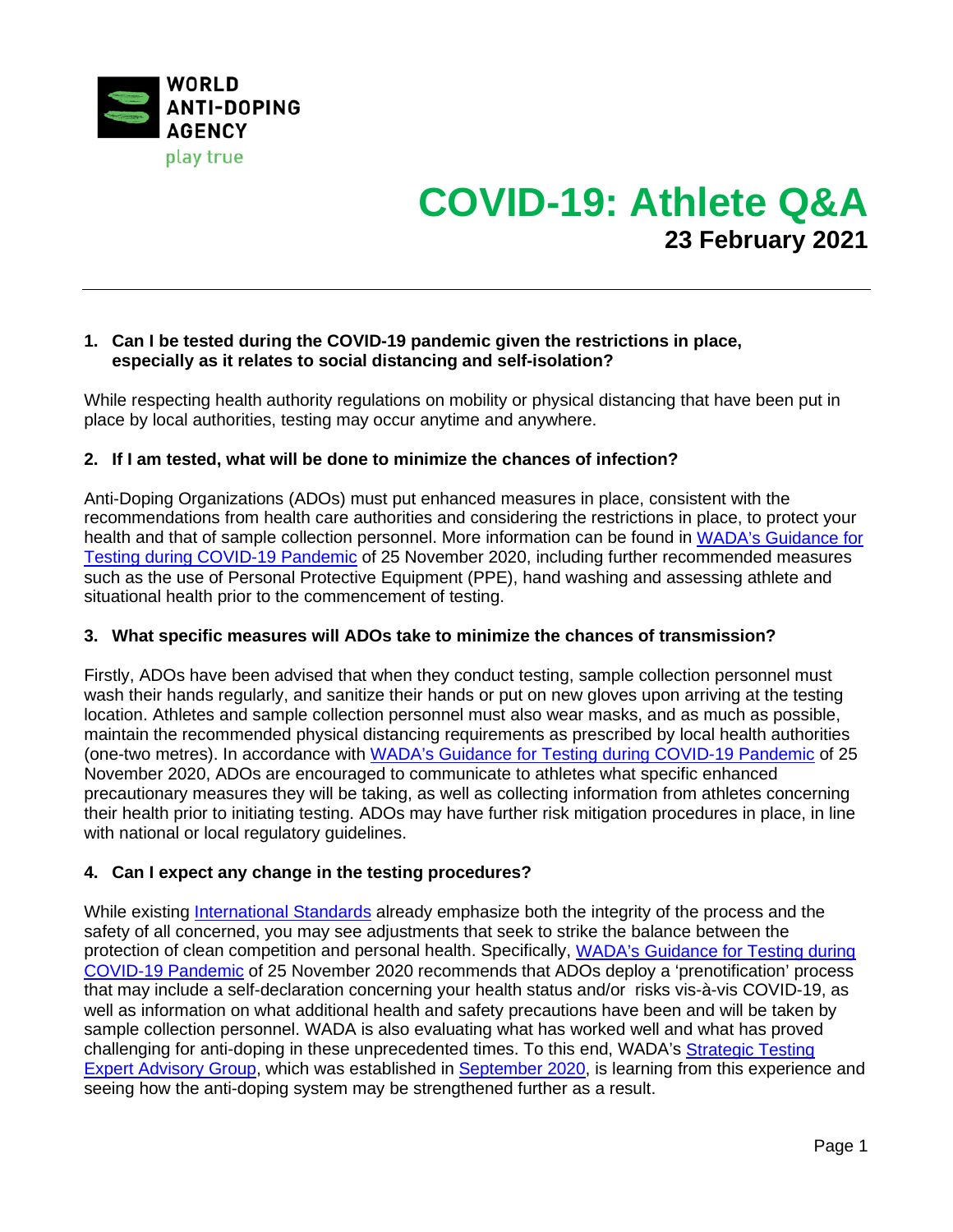

## **5. What should I do if I have contracted or have symptoms of COVID-19?**

You should prioritize your health and the health of those around you. If you are concerned that you may have acquired the virus, the priority is to self-isolate and follow other precautions (hand washing, wearing a mask, etc.) as recommended by international health organizations. You should contact your local health authorities to ensure that you are following proper procedures in your region, including when and where to seek testing, medical treatment and assisting with possible contact tracing (if applicable). In an anti-doping context, you should advise your ADO of your situation with your whereabouts submission or when sample collection personnel notify you for testing so that they can adjust their plans accordingly.

#### **6. What if I am in quarantine as a result of being in direct contact with someone with COVID-19?**

You must follow the public health authority directives. You should advise your ADO as soon as possible and explain your situation.

### **7. Do I still need a Therapeutic Use Exemption (TUE) if I have a medical condition requiring a prohibited substance or method?**

Yes, you remain responsible for ensuring you have a valid TUE. If you have difficulty accessing a physician during the COVID-19 pandemic in order to access the necessary documentation to support your TUE application, you should document all actions and impediments to comply with the relevant requirements, and this will be considered on a case-by-case basis. There are provisions in the [International Standard for TUEs](https://www.wada-ama.org/en/resources/therapeutic-use-exemption-tue/international-standard-for-therapeutic-use-exemptions-istue) where an athlete may seek a retroactive TUE in urgent or exceptional situations.

#### **8. Do I still need to provide my whereabouts information?**

Yes, you must continue to provide your [whereabouts](https://www.wada-ama.org/en/questions-answers/whereabouts) information. If you wish to share information about your health, self-isolation, mobility restrictions etc., which may impact doping controls, please include this information in your whereabouts submission.

### **9. Can I refuse to be tested if I am self-isolating, in quarantine, or do not feel that adequate precautions are being taken by sample collection personnel?**

In countries where confinement measures are in place, ADOs are being encouraged to test in only the most appropriate situations, and must exercise sound judgement based on a thorough risk assessment of the situation. Unless there is a mandatory isolation/quarantine or lockdown enforced by national or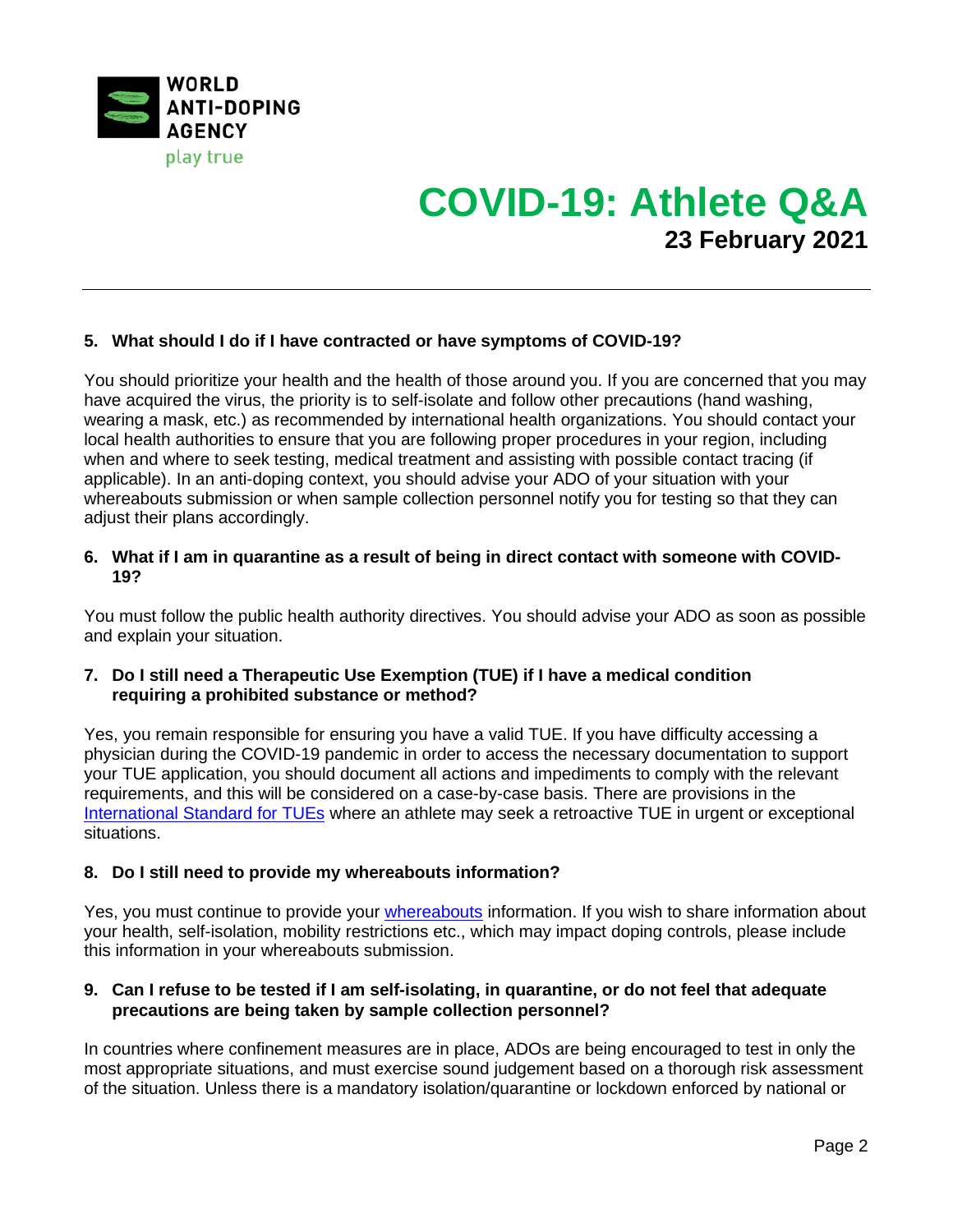

local government authorities, you are advised to comply with testing while following the preventative measures put in place by your ADO, which should be commensurate with the risks at hand.

If you refuse to be tested or if you do not complete the sample collection process after notification; or, if you are not able (or willing) to provide a sample due to a lack of protective measures, your refusal will follow the normal results management process, which may result in a period of ineligibility of up to four years. If you rely on the assistance of a representative to assist with the doping control process (especially for minors or athletes with impairments), and a representative is unavailable due to the impact of COVID-19, this too should be taken into account in the results management process.

### **10. How can I have confidence in the future that I will be competing in a doping-free environment?**

WADA is monitoring closely where levels of testing have been reduced altogether and is in close communication with ADOs to work together to find the best ways to be effective during this period. When the sporting landscape returns to a certain normality, these 'gaps' in testing will be addressed cooperatively through additional targeted testing especially given that intelligence-gathering and investigations continue. Placing public health above the needs of the anti-doping system means that there may be impacts on the fight against doping in sport. However, there is significantly less training being carried out and significantly fewer competitions taking place. It is also important for athletes to remember that doping control samples continue to be stored for further analysis in the future and that with the Athlete Biological Passport, some samples collected post-COVID-19 may reveal indications of doping that occurred during the period.

Finally, you can contribute to anti-doping efforts by ensuring that you are up to date on the latest information and education and encourage your peers and team-mates to do the same. You can familiarize yourself with WADA's anti-doping education resources by visiting [WADA's Anti-Doping](https://adel.wada-ama.org/learn)  [Education and Learning platform, ADEL.](https://adel.wada-ama.org/learn)

### **11. Should I take a COVID-19 vaccine or are there concerns that it may cause a positive doping test?**

For your own health, for the health of those around you and for the population at large, vaccines against COVID-19 are highly recommended. COVID-19 vaccines are not known to contain any Substance or Method on the Prohibited List or to interfere with anti-doping analysis. WADA continues to closely monitor the situation and the Agency would broadly communicate should this opinion change.